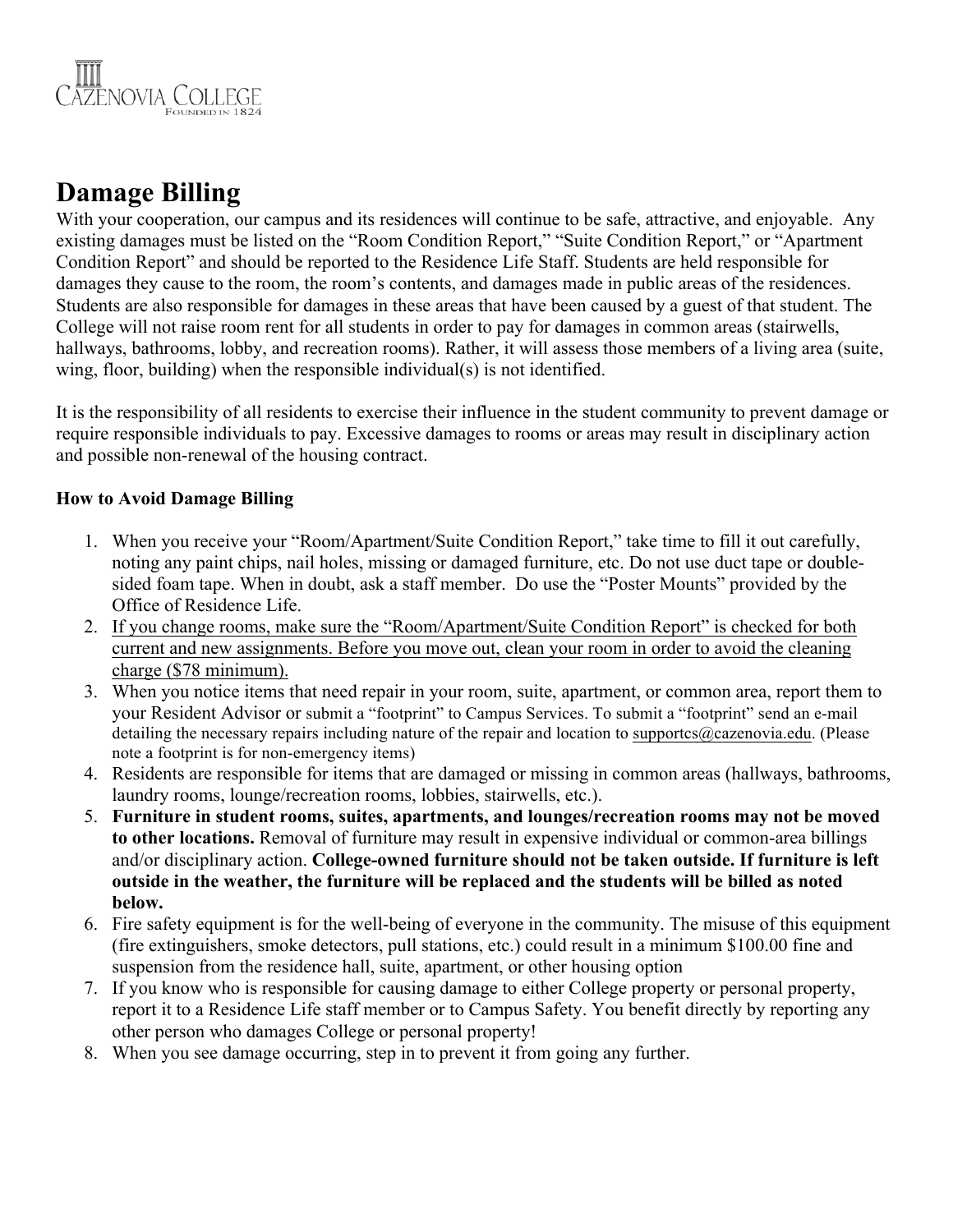

## **Billing for Damages**

If you have incurred a damage charge, you will receive a statement from the Business Office via your CazNet account. Bills must be paid within 30 days. The one-hour minimum labor charge on any damage call during normal work hours is \$26.00. If a staff member must come in after hours, the staff member is entitled to a minimum of four hours of overtime pay at the rate of \$37.00/hour (\$111 minimum pay). Student costs for damage repair equal the cost of materials, shipping, and delivery plus the cost of labor.

If damages are discovered during check-out at the end of the semester, billing will take place then.

A. Vandalism: If the individual(s) responsible for the damage have neither come forward nor been identified by others, then the cost of the damage (materials and labor) will be divided evenly among all residents of the affected area.

B. Sanctions: Individuals found responsible for vandalism face disciplinary action that may include financial restitution, work hours with Maintenance, disciplinary probation, and suspension or expulsion from the residence hall, suite, apartment, townhouse, or College.

The costs listed below were determined by the Campus Services staff based on the cost of materials, shipping, and delivery plus the cost of labor.

| <b>Repairs and Replacement Costs: Residence Hall Rooms &amp; Suites</b> |                 |  |
|-------------------------------------------------------------------------|-----------------|--|
| <b>Item Damaged/Missing</b>                                             | Charge          |  |
| Armoire:                                                                |                 |  |
| Armoire                                                                 | \$500           |  |
| Towel bar                                                               | \$20.00         |  |
| <b>Beds:</b>                                                            |                 |  |
| Bed frame & Bedspring (one piece unit), Replace                         | \$100.00        |  |
| Bed frame, Repair                                                       | \$20.00         |  |
| <b>Chairs:</b>                                                          |                 |  |
| Wooden Desk Chair                                                       | \$110.00        |  |
| <b>Curtains:</b>                                                        |                 |  |
| Replace missing curtains                                                | \$30.00         |  |
| Desk:                                                                   |                 |  |
| Desk                                                                    | \$260.00        |  |
| Desk Hutch                                                              | \$80.00         |  |
| Desk Top, refinish                                                      | \$50.00         |  |
| <b>Doors and Locks:</b>                                                 |                 |  |
| Door Jamb (Bedroom)                                                     | \$50.00         |  |
| Entrance $Door - 2$ types of $\overline{ doors}$                        | \$350.00/385.00 |  |
| Lost Key                                                                | \$75.00         |  |
| Dresser:                                                                |                 |  |
| 4 or 5 drawer dresser                                                   | \$280.00        |  |
| <b>Electric Receptacles:</b>                                            |                 |  |
| Repair/Replace Cable Jack                                               | \$75.00         |  |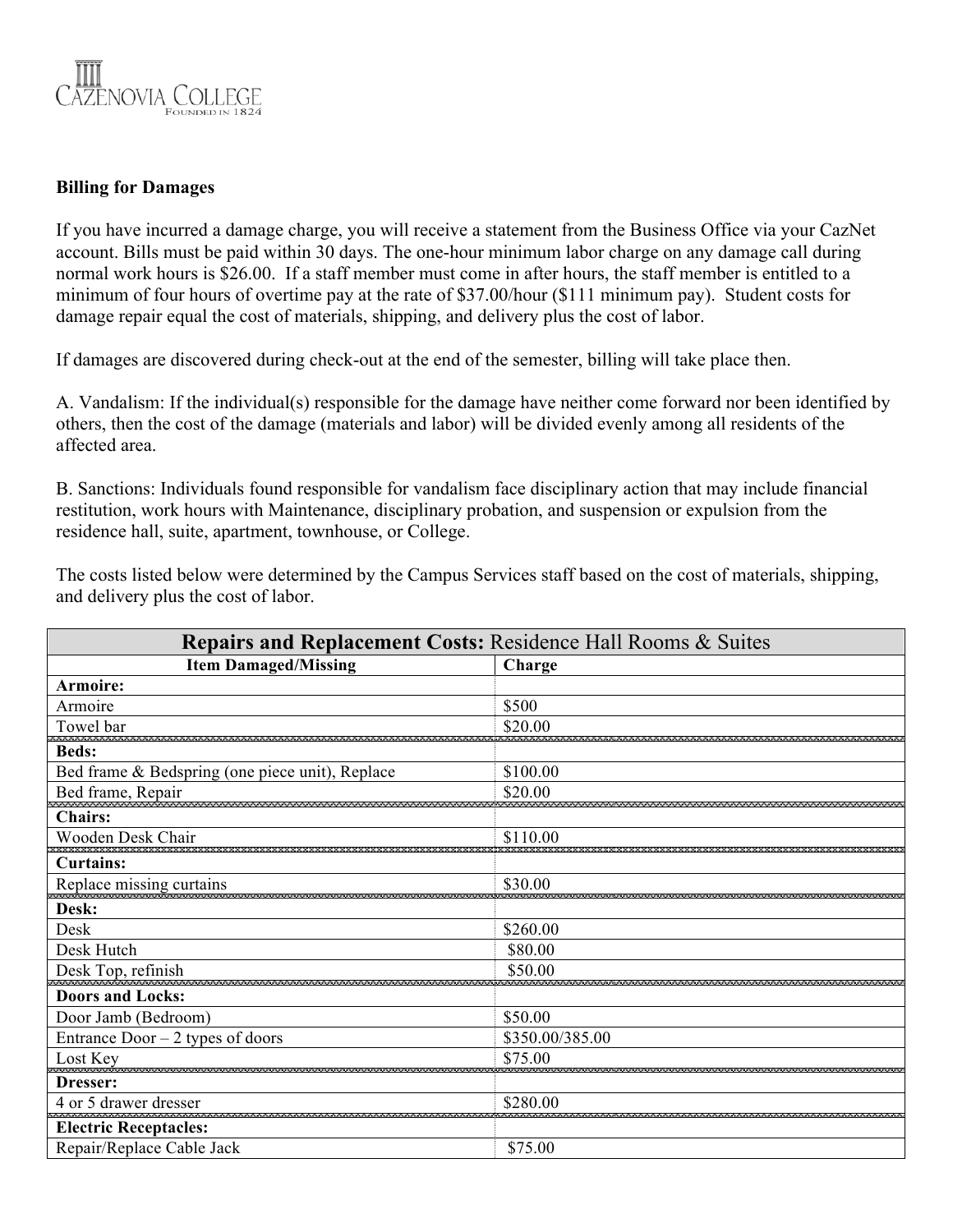

| Repair/Replace Phone Jack                                        | \$75.00                   |  |
|------------------------------------------------------------------|---------------------------|--|
| Repair/Replace Ethernet Jack                                     | \$90.00                   |  |
| <b>Exit Sign:</b>                                                |                           |  |
| Simple Exit Sign                                                 | \$115.00 (includes labor) |  |
| Exit Sign and Emergency Light Combination Unit                   | \$150 (includes labor)    |  |
| <b>Fire Alarms and Extinguishers:</b>                            |                           |  |
| Fire Extinguisher, 10 pounds                                     | \$75.00                   |  |
| Fire Extinguisher, 5 pounds                                      | \$50.00                   |  |
| Remount Fire Extinguisher                                        | \$20.00                   |  |
| Furniture, remove or move – per item                             | $$25.00$ (minimum)        |  |
| <b>Light Switch Cover</b>                                        | \$3.00                    |  |
| Light Switch                                                     | \$10.00                   |  |
| <b>Mattresses:</b>                                               |                           |  |
| Mattress                                                         | \$125.00                  |  |
| Mirror:                                                          |                           |  |
| Bedroom mirror                                                   | \$60.00                   |  |
| Bathroom mirror (in Farber Suite & Shove Suites)                 | \$60.00                   |  |
| Remount mirror                                                   | \$15.00                   |  |
| <b>Painting:</b>                                                 |                           |  |
| Paint Ceiling                                                    | \$55.00                   |  |
| Paint Full Room                                                  | \$225.00                  |  |
| Paint Wall 1                                                     | \$55.00                   |  |
| Paint Wall 2                                                     | \$55.00                   |  |
| Paint Wall 3                                                     | \$55.00                   |  |
| Paint Wall 4                                                     | \$55.00                   |  |
| <b>Showers:</b>                                                  |                           |  |
| Shower Curtain                                                   | \$12.00                   |  |
| Shower Curtain rod                                               | \$25.00                   |  |
| Sofas:                                                           |                           |  |
| Sofa - Living Room                                               | \$650.00                  |  |
| <b>Toilet:</b>                                                   |                           |  |
| Toilet Paper Holder (Farber Suite & Shove Suites)                | \$15.00                   |  |
| Toilet Paper Roller - 3 roll                                     | \$40.00                   |  |
| <b>Towel:</b>                                                    |                           |  |
| Towel bar, remount or replace (bathroom)                         | \$15.00                   |  |
| Towel bar, remount or replace (back of room door)                | \$15.00                   |  |
| Windows:                                                         |                           |  |
| Window (replace broken window)                                   | varies                    |  |
| Window (replace broken window pane)                              | varies                    |  |
| Window Lock                                                      | \$75.00                   |  |
| Window Screen, repair – depends on size                          | \$17 or \$25              |  |
| Window Screen, replace – depends on size                         | $$35 - 40$                |  |
| <b>Repairs and Replacement Costs: Apartments and 15 Sullivan</b> |                           |  |
| <b>Item Damaged/Missing</b>                                      | Charge                    |  |
| <b>Bathrooms:</b>                                                |                           |  |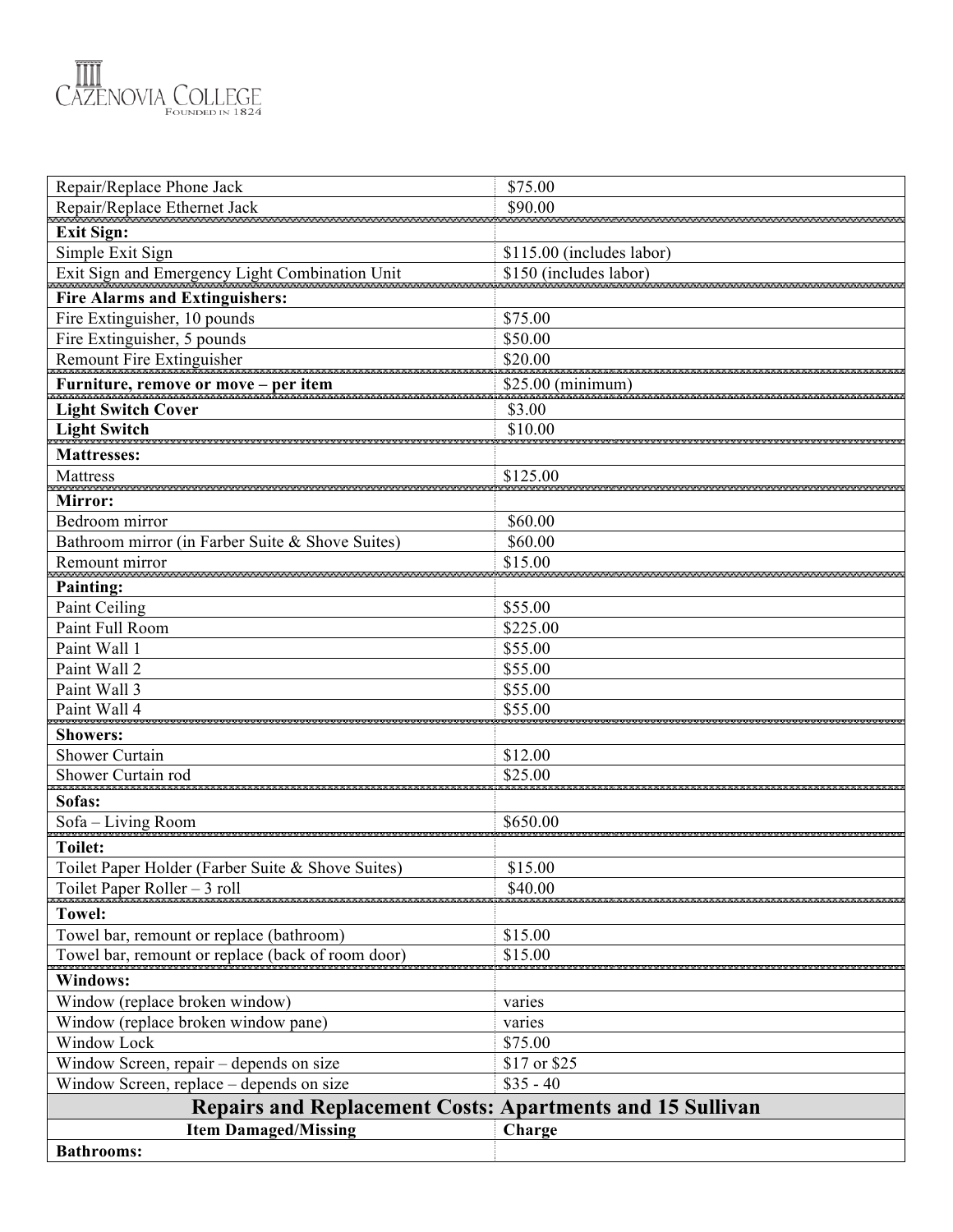

| <b>Cabinet Door Replacement</b>            | \$40.00                                  |
|--------------------------------------------|------------------------------------------|
| Countertops                                | \$125.00                                 |
| <b>Exhaust Fan</b>                         | \$100.00                                 |
| Medicine Cabinet                           | \$70.00                                  |
| Shower Rod                                 | \$25.00                                  |
| Toilet Paper Holder                        | \$15.00                                  |
| Toilet Paper Roller (3 roll)               | \$40.00                                  |
| <b>Toilet Seat</b>                         | \$35.00                                  |
| Towel Rack (remount or replace)            | \$20.00                                  |
| <b>Bedrooms:</b>                           |                                          |
| Bedspring & Bed frame (one piece), Replace | \$95.00                                  |
| Bed frame, Repair                          | \$20.00                                  |
|                                            | \$75.00 - 9 Sullivan St. & 82 Albany St. |
| <b>Bedroom Door</b>                        | $$350.00 - 15$ Sullivan St.              |
| Door Jamb (Bedroom)                        | \$50.00                                  |
| <b>Bedroom Door Knob</b>                   | \$40.00                                  |
| Bedroom Light Fixture                      | \$60.00                                  |
| <b>Carbon Dioxide Detector</b>             | \$50.00                                  |
| Kitchen:                                   |                                          |
| Garbage Disposals                          | \$115.00                                 |
| Kitchen Light Fixture                      | \$75.00                                  |
| Replace Towel Bar                          | \$15.00                                  |
| Refrigerator                               | \$500.00                                 |
| Refrigerator Door                          | \$95.00                                  |
| Freezer Door                               | \$75.00                                  |
| Stove                                      | \$400.00                                 |
| Kitchen Chair (wooden)                     | \$135.00                                 |
| Kitchen Chair (plastic)                    | \$45.00                                  |
| Replace Kitchen/Dining Table               | \$475.00                                 |
| <b>Living Room:</b>                        |                                          |
| Bi-fold Door Handle                        | \$2.00                                   |
| Bi-fold Door set of 2                      | \$70.00                                  |
| Mini-blinds (plastic)                      | \$35.00                                  |
| Mini-blinds (metal)                        | \$21.00                                  |
| Mini-blind wand                            | \$5.00                                   |
| Sliding Glass Door - set of 2              | \$800.00                                 |
| <b>Painting:</b>                           |                                          |
| Paint Ceiling                              | \$55.00                                  |
| Paint Full Room (Bedroom or Living Room)   | \$225.00                                 |
| Paint Wall 1                               | \$55.00                                  |
| Paint Wall 2                               | \$55.00                                  |
| Paint Wall 3                               | \$55.00                                  |
| Paint Wall 4                               | \$55.00                                  |